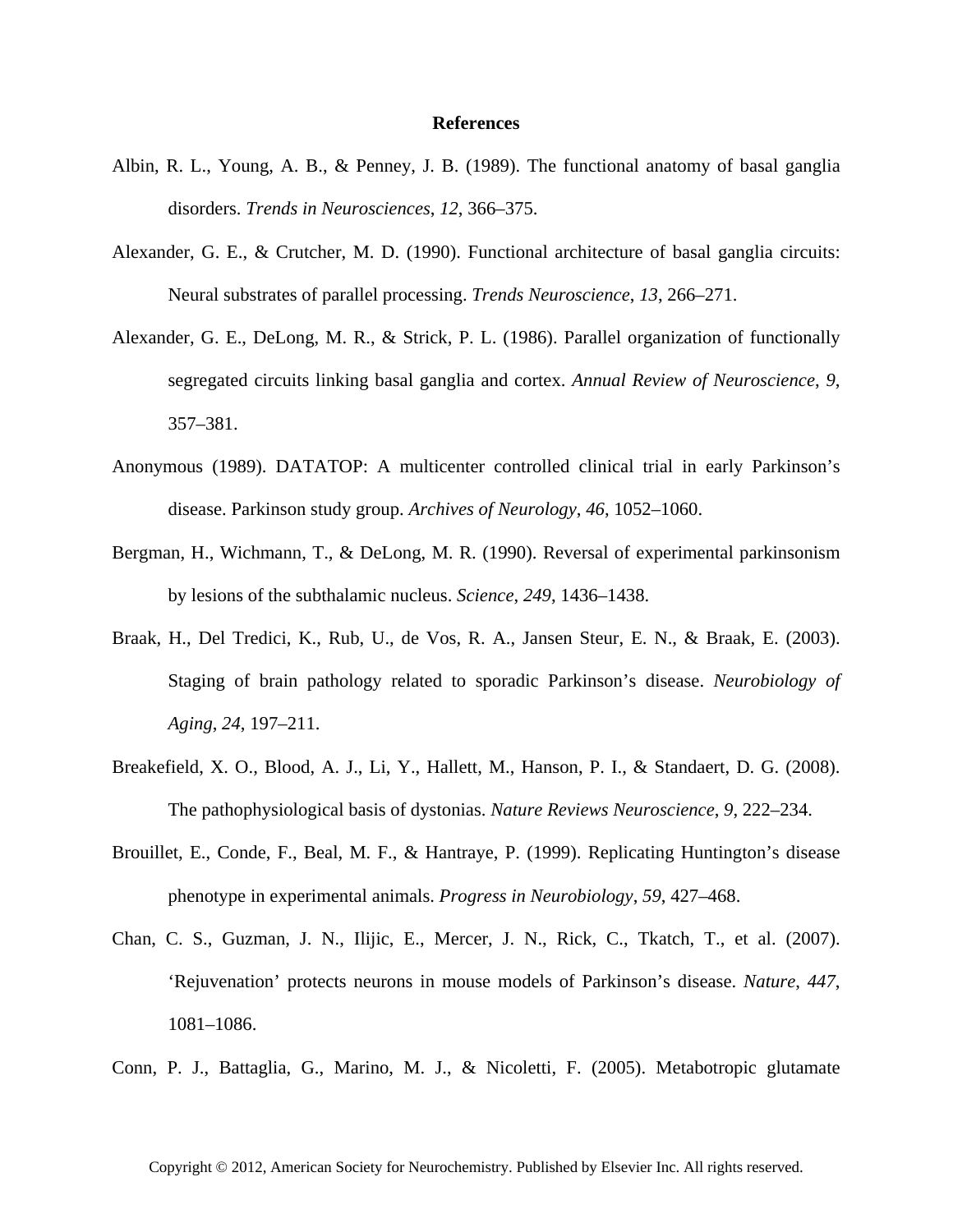receptors in the basal ganglia motor circuit. *Nature Reviews Neuroscience*, *6*, 787–798.

- DeLong, M. R., & Wichmann, T. (2007). Circuits and circuit disorders of the basal ganglia. *Archives of Neurology*, *64*, 20–24.
- Desplats, P., Lee, H. J., Bae, E. J., Patrick, C., Rockenstein, E., Crews, L., et al. (2009). Inclusion formation and neuronal cell death through neuron-to-neuron transmission of alphasynuclein. *Proceedings of the National Academy of Sciences of the United States of America*, *106*, 13010–13015.
- Fernandez-Alvarez, E. (2010). Dystonia. The paediatric perspective. *European Journal of Neurology*, *17*(Suppl. 1), 46–51.
- Ferre, S., Lluis, C., Justinova, Z., Quiroz, C., Orru, M., Navarro, G., et al. (2010). Adenosinecannabinoid receptor interactions. Implications for striatal function. *British Journal of Pharmacology*, *160*, 443–453.
- Freed, C. R., Greene, P. E., Breeze, R. E., Tsai, W. Y., DuMouchel, W., Kao, R., et al. (2001). Transplantation of embryonic dopamine neurons for severe Parkinson's disease. *The New England Journal of Medicine*, *344*, 710–719.
- Galvan, A., & Wichmann, T. (2007). GABAergic circuits in the basal ganglia and movement disorders. Progress in brain research. *Progress in Brain Research*, *160*, 287–312.
- Greenamyre, J. T., Eller, R. V., Zhang, Z., Ovadia, A., Kurlan, R., & Gash, D. M. (1994). Antiparkinsonian effects of remacemide hydrochloride, a glutamate antagonist, in in rodent and and primate models of Parkinson's disease. *Annals of Neurology*, *35*, 655–661.
- H. s. D. C. R. Group (1993). A novel gene containing a trinucleotide repeat that is expanded and unstable on Huntington's disease chromosomes. *Cell*, *72*, 971–983.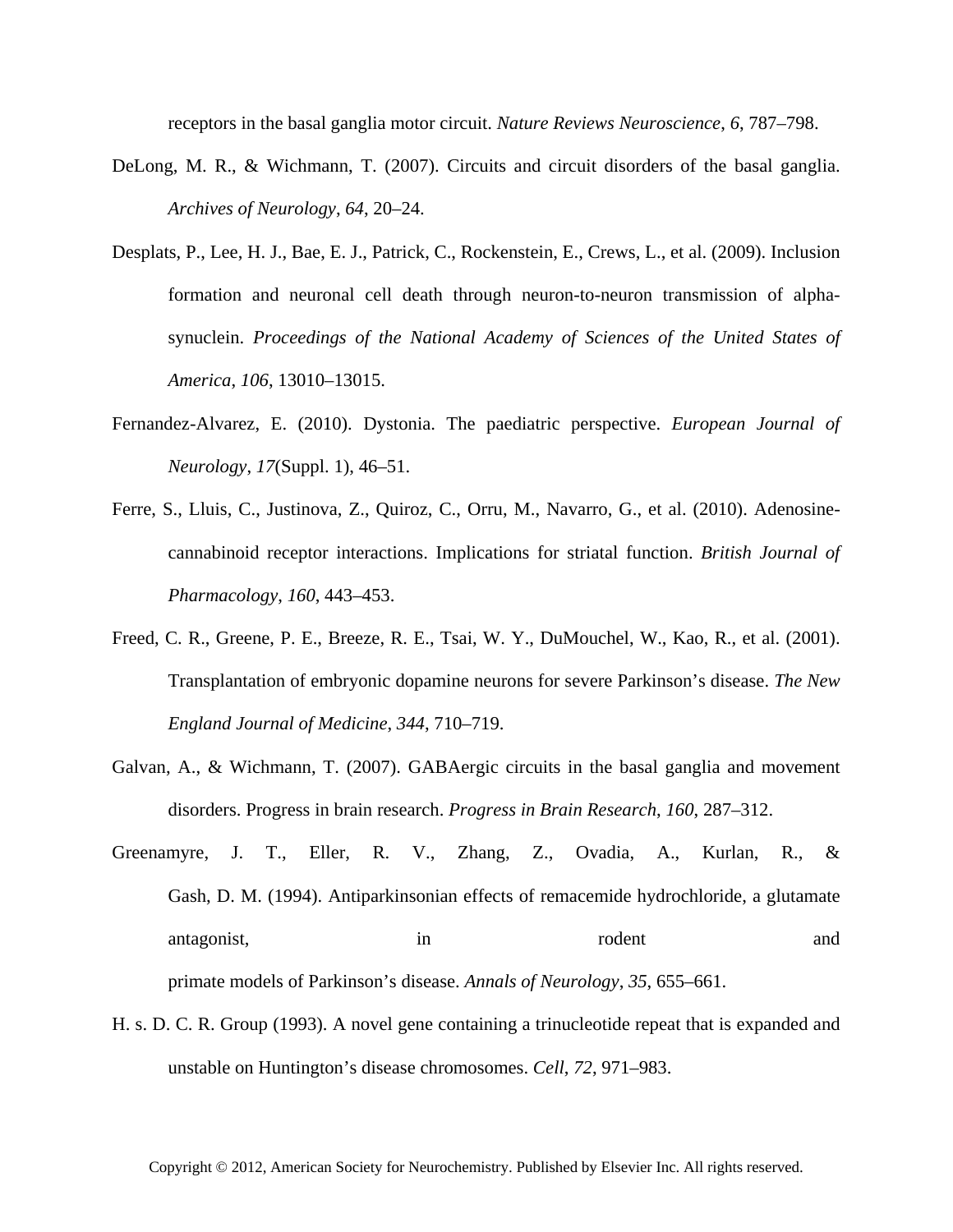- Johnson, K. A., Conn, P. J., & Niswender, C. M. (2009). Glutamate receptors as therapeutic targets for Parkinson's disease. *CNS and Neurological Disorders*, *8*, 475–491.
- Martella, G., Tassone, A., Sciamanna, G., Platania, P., Cuomo, D., Viscomi, M. T., et al. (2009). Impairment of bidirectional synaptic plasticity in the striatum of a mouse model of DYT1 dystonia: Role of endogenous acetylcholine. *Brain: A Journal of Neurology*, *132*, 2336– 2349.
- McNaught, K. S., Olanow, C. W., Halliwell, B., Isacson, O., & Jenner, P. (2001). Failure of the ubiquitin–proteasome system in Parkinson's disease. *Nature Reviews Neuroscience*, *2*, 589–594.
- Novak, M. J., & Tabrizi, S. J. (2010). Huntington's disease. *BMJ 340*: 34–40. c3109.
- Olanow, C. W., & Prusiner, S. B. (2009). Is Parkinson's disease a prion disorder? *Proceedings of the National Academy of Sciences of the United States of America*, *106*, 12571–12572.
- Pisani, A., Bernardi, G., Ding, J., & Surmeier, D. J. (2007). Re– emergence of striatal cholinergic interneurons in movement disorders. *Trends in Neurosciences*, *30*, 545–553.
- Polymeropoulos, M. H., Lavedan, C., Leroy, E., Ide, S. E., Dehejia, A., Dutra, A., et al. (1997). Mutation in the alpha-synuclein gene identified in families with Parkinson's disease. *Science*, *276*, 2045–2047.
- Pont–Sunyer, C., Marti, M. J., & Tolosa, E. (2010). Focal limb dystonia. *European Journal of Neurology*, *17*(Suppl. 1), 22–27.
- Ramaswamy, S., McBride, J. L., & Kordower, J. H. (2007). Animal models of Huntington's disease. *ILAR Journal/National Research Council, Institute of Laboratory Animal Resources*, *48*, 356–373.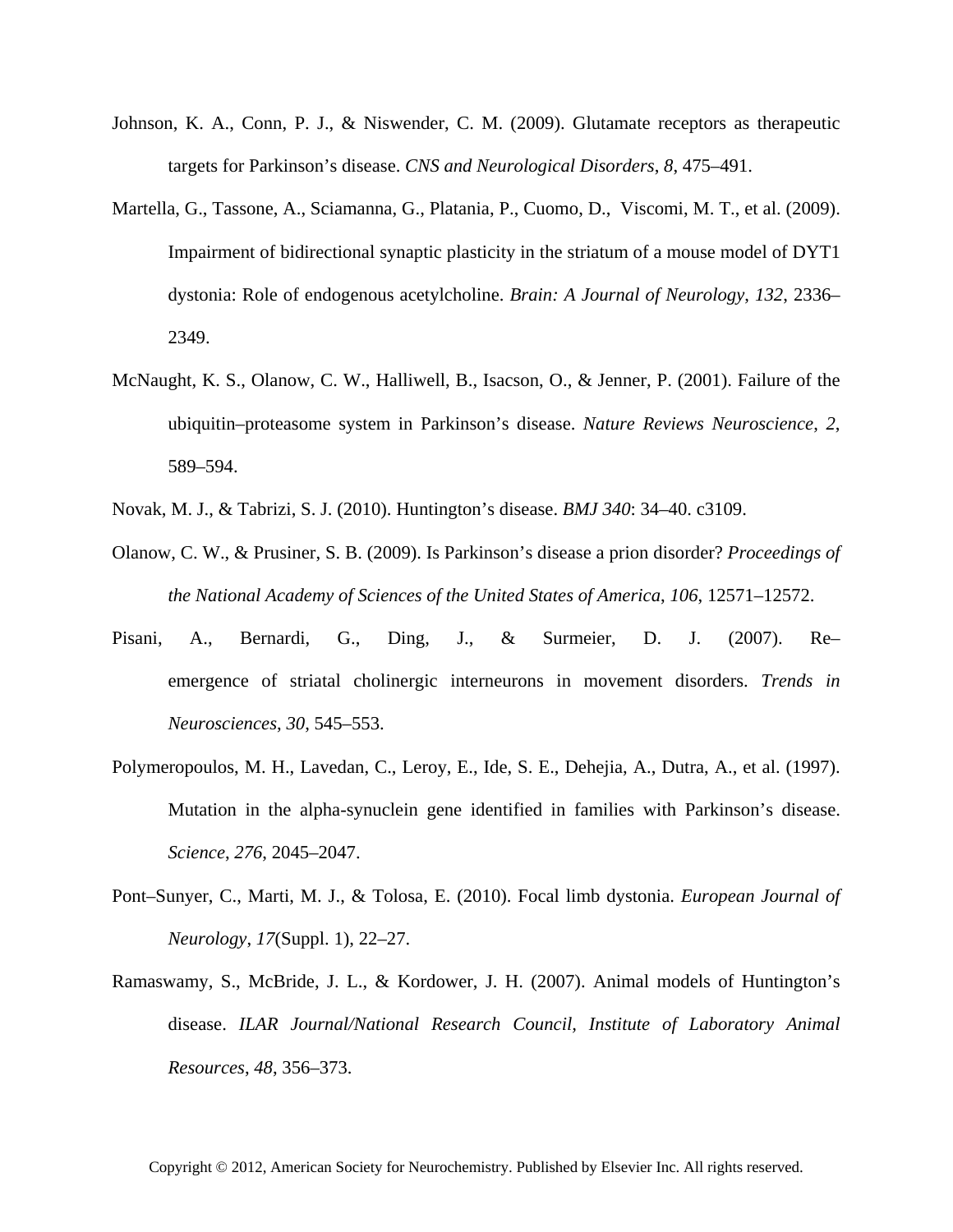- Reddy, P. H., Williams, M., & Tagle, D. A. (1999). Recent advances in understanding the pathogenesis of Huntington's disease. *Trends in Neurosciences*, *22*, 248–255.
- Reiner, A., Albin, R. L., Anderson, K. D., D'Amato, C. J., Penney, J. B., & Young, A. B. (1988). Differential loss of striatal projection neurons in Huntington disease. *Proceedings of the National Academy of Sciences of the United States of America*, *85*, 5733–5737.
- Rice, M. E., & Cragg, S. J. (2008). Dopamine spillover after quantal release: Rethinking dopamine transmission in the nigrostriatal pathway. *Brain Research Reviews*, *58*, 303– 313.
- Schiffmann, S. N., Fisone, G., Moresco, R., Cunha, R. A., & Ferre, S. (2007). Adenosine A2A receptors and basal ganglia physiology. *Progress in Neurobiology*, *83*, 277–292.
- Schmidt, A., & Klein, C. (2010). The role of genes in causing dystonia. *European Journal of Neurology*, *17*(Suppl. 1), 65–70.
- Schultz, W. (1998). The phasic reward signal of primate dopamine neurons. *Advances in Pharmacology*, *42*, 686–690.
- Schwarcz, R., Guidetti, P., Sathyasaikumar, K. V., & Muchowski, P. J. (2010). Of mice, rats and men: Revisiting the quinolinic acid hypothesis of Huntington's disease. *Progress in Neurobiology*, *90*, 230–245.
- Schwarzschild, M. A., Agnati, L., Fuxe, K., Chen, J. F., & Morelli, M. (2006). Targeting adenosine A2A receptors in Parkinson's disease. *Trends in Neurosciences*, *29*, 647–654.
- Smith, Y., & Villalba, R. (2008). Striatal and extrastriatal dopamine in the basal ganglia: An overview of its anatomical organization in normal and Parkinsonian brains. *Movement Disorders: Official Journal of the Movement Disorder Society*, *23*(Suppl. 3), S534–S547.

Wichmann, T. (2008). Commentary: Dopaminergic dysfunction in DYT1 dystonia. *Experimental*